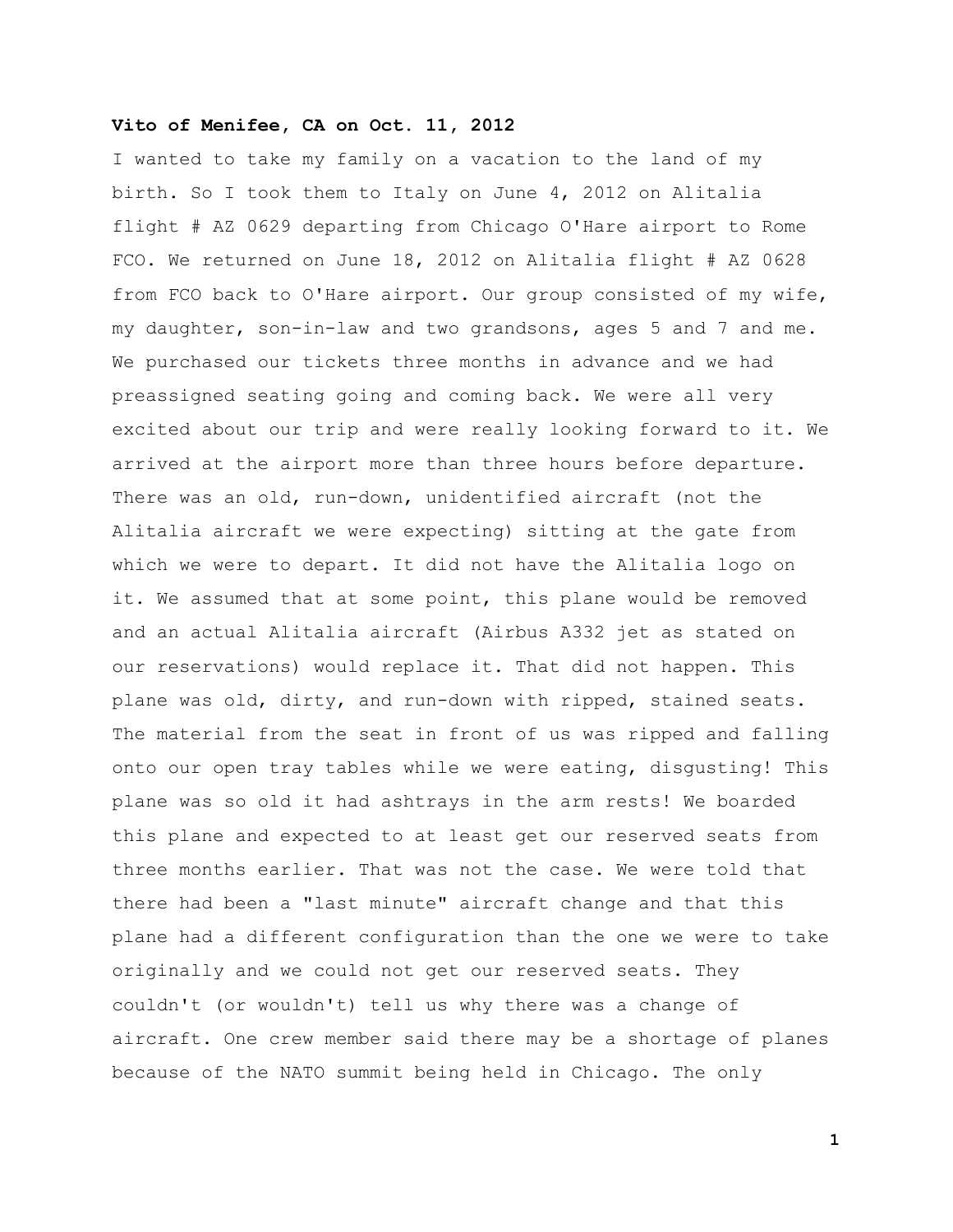problem with this explanation was that the summit was held in May and was already over. Our preassigned seating was toward the front of the aircraft as we requested. They put us in the far back of the plane, almost in the last row! If we had to change seats, why didn't they at least put us in the same area we requested three months prior? And how could this have been a "last minute" change of aircraft when that old plane had been parked at the gate before we even arrived at the airport? No one seemed to care about what was happening to us and did nothing to help us. Their attitude was one of 'that's too bad, deal with it'. The crew was the rudest, most impersonal, disrespectful and unprofessional crew I have ever had the misfortune of flying with! They were very unfriendly and acted as if the passengers were a bother to them. They seemed annoyed when I asked them for a glass of orange juice for my grandson. It took them 15 minutes or longer for the flight attendant to bring the juice, with no apology for taking so long. She actually set the glass on my tray table without looking at me or talking to me as she was too busy talking to someone else with her head turned away from me. After the regular food service, not one flight attendant walked through the cabin asking if anyone wanted anything else to eat or drink. We were told that we could get our own snacks at the back of the plane. I am guessing we were told that because all of the attendants were going to go to sleep in an area reserved for them. I have never in all the years I have flown, been told to get my own snacks! The crew always came around at least once to see if they could get anything for the passengers, not Alitalia! We hoped that we would have a better experience on our return flight. No way! We were once again put on another old,

**2**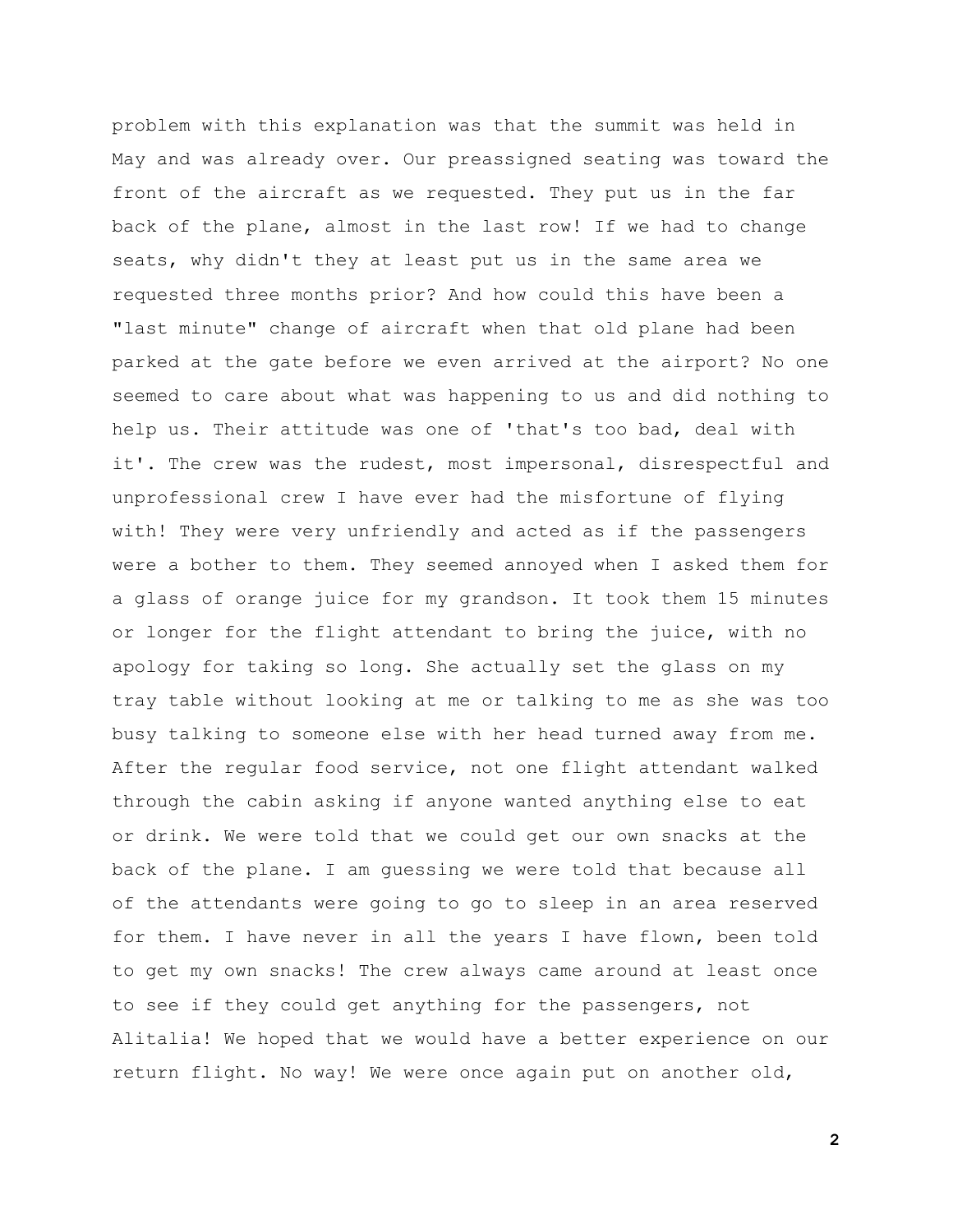unidentified plane (or perhaps the same one) with the same dirty, stained, ripped seats. And even worse, we were once again denied our preassigned seats and this time we were put all the way in the back in the very last two rows of the plane. We experienced turbulence and my wife, daughter and grandsons got sick. If they had honored our seat assignments, this would not have happened. This is very poor customer service, lacking any genuine concern for the passengers. Upon our return home, I wrote a letter to the Vice President/Regional Manager of our area and explained what a horrible experience we had on Alitalia. A claim was filed. Someone from Customer Relations called us. He apologized for our bad experience and offered a settlement of two electronic travel vouchers for 150.00 Euros each for my wife and me to be used at a future date. We told them we did not want vouchers, we wanted a monetary settlement. There was no mention of any compensation for my daughter and her family. We asked why they were not included in their offer, and we asked for compensation for them also. The Customer Relations rep said he would check on this and get back to us. He never did. We tried reaching him in the Customer Relations Department but no one seemed to know who he was, no one even recognized his name! Some time passed with no word from Alitalia. We finally called the VP/Regional Manager in New York and spoke to her assistant, who said someone from Customer Relations would contact us by phone. The next day we received an email (not a phone call) from Customer Relations in New York saying that she was sorry but they were not able to offer additional vouchers, therefore they were denying our request. The people in their Customer Relations Department are just as inept and rude as the

**3**